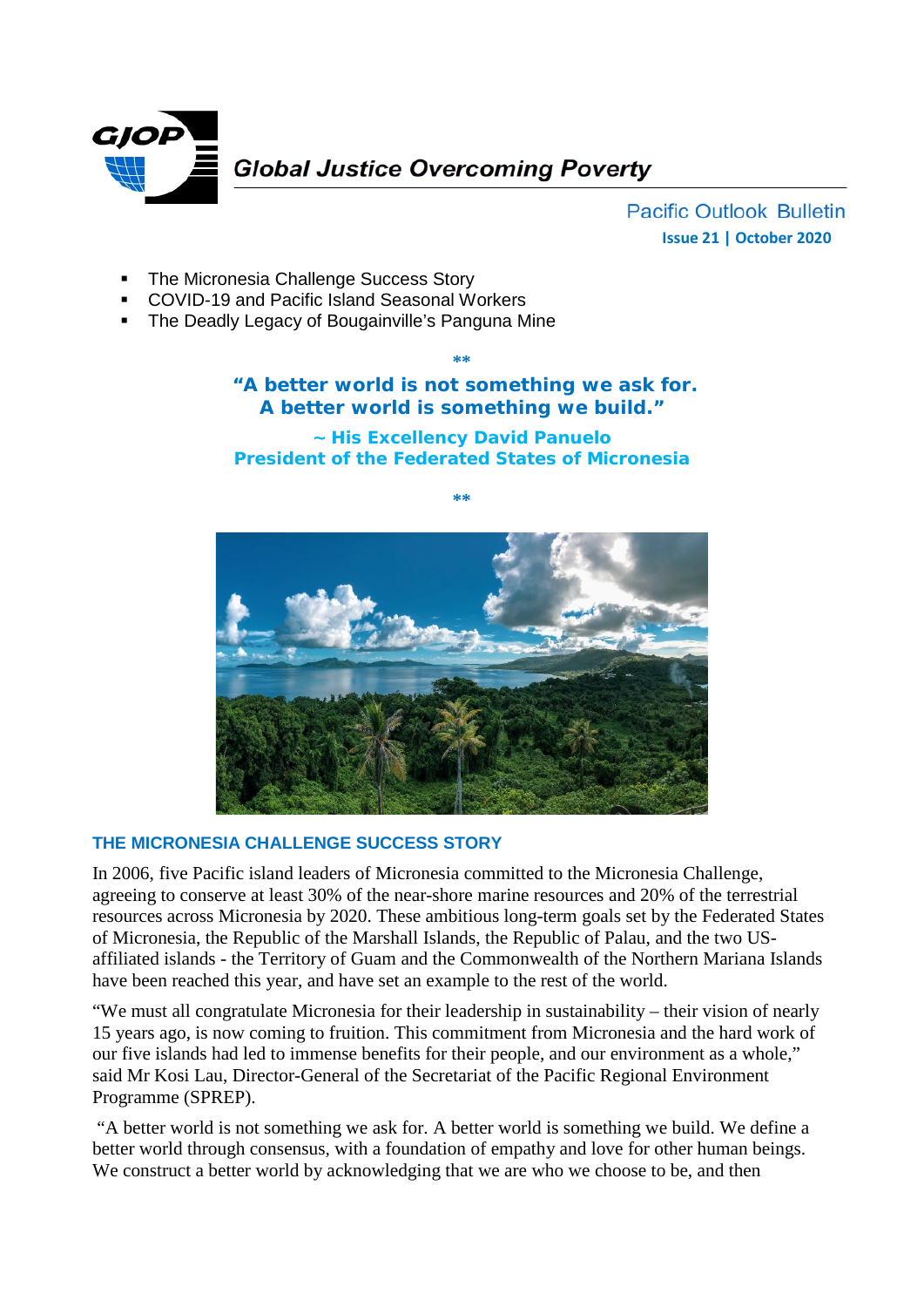choosing to take responsibility for both ourselves and our communities,'' said His Excellency David Panuelo, President of the Federated States of Micronesia.

Micronesia is a collection of small islands with a population of 650,000 people, 480 coral species and over 1,300 reef fish species. In the last 14 years the Micronesia Challenge has leveraged USD\$82 million, more than 70 areas have been placed under conservation and 20 new fisheries management policies have been enacted based on marine data. More than 3,000 people have been trained in management, planning, marine and socioeconomic monitoring, climate change adaptation, communications and behaviour change, in addition 96 college certificates, degrees and internships for youth and staff have been acquired through the support of the Micronesia Challenge.

Projects include the ground breaking Yela Forest conservation easement, which pays landowners to leave their holdings undisturbed, so protecting the world's largest remaining stand of the giant ka trees. In 2020 the Palau National Marine Sanctuary was implemented, which covers 80% of Palau's waters, making it the sixth-largest protected ocean area in the world. Local fishermen are fishing in the remaining 20% of the area. Thirty-eight per cent of Palauans catch their own seafood, which is their primary source of protein, and others are reliant on fishing for their income.

Having accomplished their 2020 goals the Micronesians are now setting targets for the next ten years, as these Pacific islands are still facing threats from unsustainable development, pollution, overharvesting and climate change. The goals of the Micronesia Challenge 2030 increase the conservation of marine resources from 30% to 50% and terrestrial resources from 20% to 30%. The vision for 2030 is that Micronesian communities are resilient and thriving, benefitting equitably from health, well-managed ecosystems with better access to food and water. The details will be announced at the Our Ocean Conference hosted by Palau in December 2020.

*Sources: A Pacific Success Story – the Micronesia Challenge Reaches 2020 Milestone Year by Leannem, SPREP, 29 September 2020/ Micronesia Challenge: 30, 20, One Micronesia, The Nature Conservancy, 4 September 2020/ [www.micronesiachallenge.org](http://www.micronesiachallenge.org/)*

**\*\***

**COVID-19 AND PACIFIC ISLAND SEASONAL WORKERS**

Every year Pacific Islanders travel to Australia and New Zealand to help with fruit picking and other work in regional areas. According to the World Bank, after several months work these workers typically send back to their families about AUS\$8,000, which can be the equivalent of up to three years' wages that they would earn at home. In Samoa, these remittances make up around 18% of gross domestic product (GDP), which is the equivalent of the manufacturing, agriculture and mining industries combined for Australia. In Tonga, remittances are 40% of GDP, and in per capita terms, and it has been estimated that their net earnings exceed the combination of Australian aid to Tonga and Tonga's exports to Australia.

New Zealand's Recognised Seasonal Employer (RSE) scheme and Australia's Season Worker Programme and Pacific Labour Scheme provide labour for seasonal employers in Australia and New Zealand and mean that money is going to the most aid-dependent region in the world. However, with COVID-19 causing the closing of borders and virtually no flights, the schemes' operations have changed dramatically.

Usually, seasonal workers would have returned home over the winter months, but the Australian government extended their visas. Vanuatuans working on a sweet potato farm near Bundaberg are grateful they are able to send money home, but are missing their families, and it may be March 2021 before they see them again.

Farm owner, Russell McCrystal, has employed seasonal workers from Vanuatu on his sweet potato farm since 2015. He has visited Vanuatu to see how the workers' families have benefited from the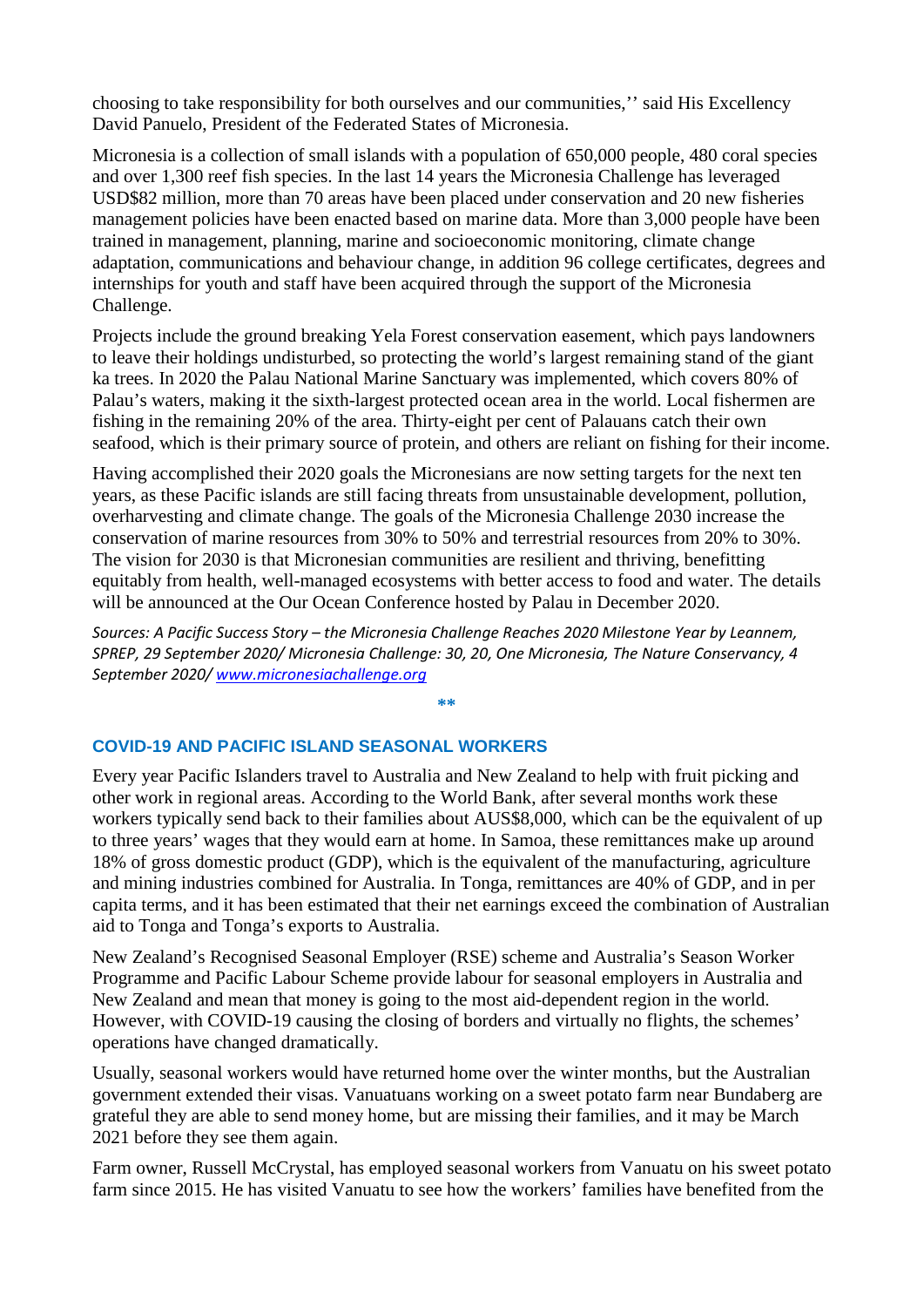seasonal work in Bundaberg, so fully appreciates the benefits the employment provides for Pacific Islanders.

At the end of September 162 more seasonal workers arrived from Vanuatu, and after two weeks in hotel quarantine, started work picking mangoes in the Northern Territory. And a second plane with 160 more workers flew to Darwin from Port Vila in mid-October. Lucy Felix, a single mother from Port Vila, is one of the people who will be working in Australia for at least nine months to fill labour shortages on Australian farms. She can earn up to \$25 an hour working in Australia, whereas the minimum wage in Vanuatu is \$2.70. Vanuatu has no confirmed cases of coronavirus and the risk of contracting coronavirus in Australia is low for these workers, as the Northern Territory has no active cases.

Under New Zealand's RSE scheme 14,400 Pacific Islanders are allowed to work in New Zealand. There are already about 7,000 RSE workers in the country after Immigration New Zealand extended their visas, when they were unable to return home due to COVID-19 border closures and lack of flights.

The seasonal labour schemes not only provide labour when and where required in Australia and New Zealand, but provide the people of the Pacific Island countries with an effective means to enhance their livelihoods. In contrast to backpackers, who worked for three months in rural areas of Australia to gain an extra year on their Working Holiday visa, the Pacific Islanders return each harvest season, understand the requirements of the work, and because they are supporting families at home are generally regarded as more committed and productive.

Australia's Seasonal Worker Programme is open to people from Fiji, Kiribati, Nauru, Papua New Guinea, Samoa, Solomon Islands, Timor-Leste, Tonga, Tuvalu and Vanuatu and they have become an indispensable workforce for Australia's agricultural industry. The program is seen as Australia's greatest form of foreign aid, which simultaneously fills a domestic workforce shortage.

But with the current uncertainties, such as not knowing when they can return home, moving from farm to farm, these workers are at risk of exploitation, including being underpaid and unacceptable living conditions. On 6 October 2020 the Australian Government announced a package investing \$9 million to ensure the Seasonal Worker Programme continues to protect the welfare of the Pacific and Timorese workers. Pacific Labour Mobility Officers will undertake additional welfare, monitoring, compliance and accommodation checks.

*Sources: Covid-19 and Pacific Labour by Murray Ackman and Tautalasso Taulealo, 15 April 2020, The Interpreter, The Lowy Institute/ Australia needs the workers, the Pacific needs the job by Grant Wyeth, 27 August 2020, The Interpreter, The Lowy Institute/ Meet the stranded Pacific Island workers who are keeping Australians fed by Brad Marsellos, 13 August 2020 ABC Wide Bay/ Call for NZ to turn to Pacific for more seasonal workers, 17 September 2020, RNZ Pacific/ After two weeks in hotel quarantine 162 seasonal workers from Vanuatu begin their work at Northern Territory mango farms by Prianka Srinivasan, 27 September 2020, ABC's Pacific Beat / The Fruit Pickers: Inside Australia's Seasonal Worker Program by Helen Davidson and Carly Earl, The Guardian, 18 October 2020.*

## **\*\***

## **THE DEADLY LEGACY OF BOUGAINVILLE'S PANGUNA MINE**

In the 1970s and 80s Panguna Mine was one of the largest copper and gold mines in the world, and was run by Bougainville Copper Limited (BCL), a subsidiary of the Anglo-Australian mining company Rio Tinto.

Between 1972 and 1989 over a billion tonnes of mine waste was discharged into local river systems, devastating the environment and affecting the health and livelihoods of local